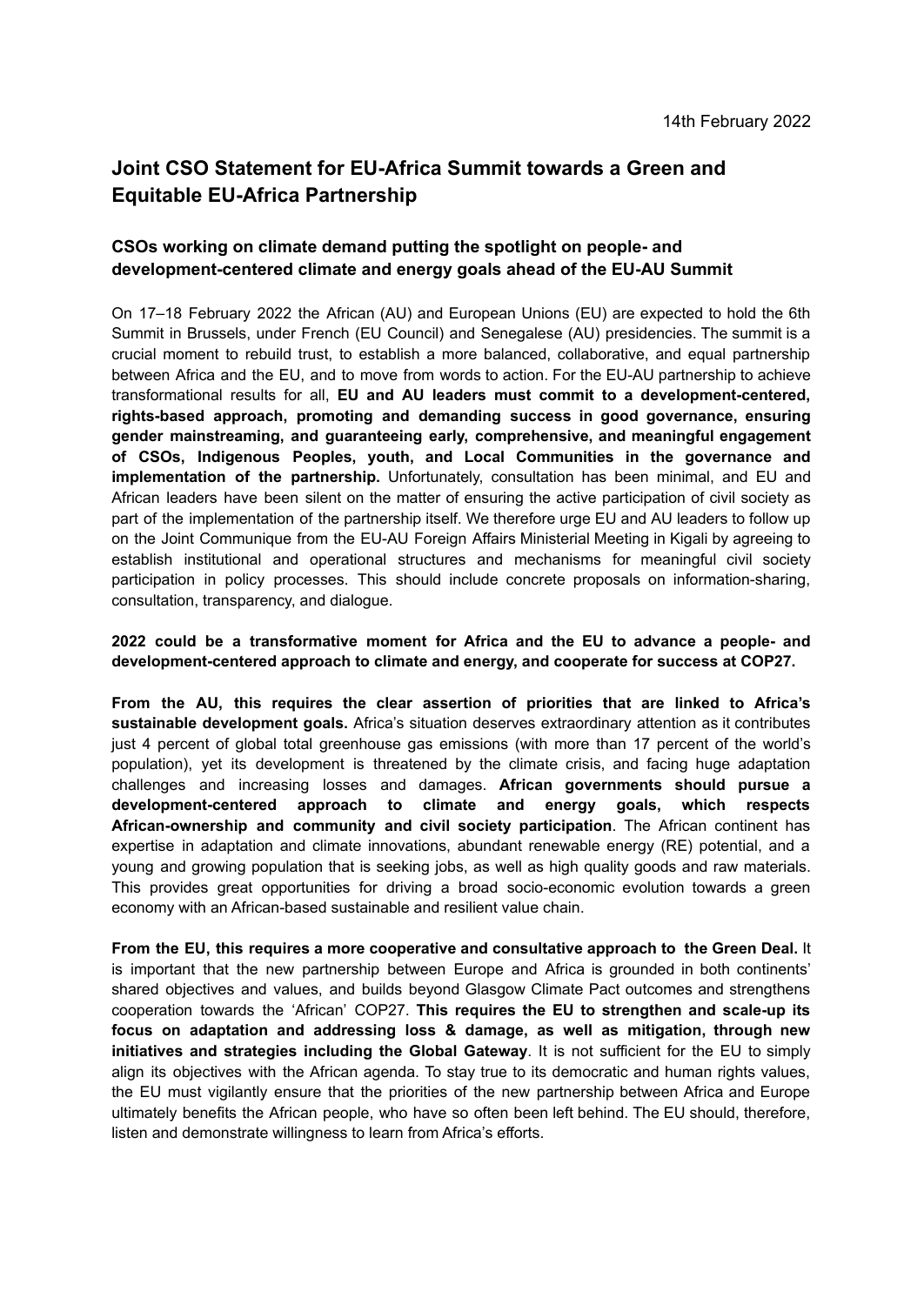Ahead of the EU-AU summit, we put forward the following **key priorities and recommendations** for cooperation between Africa and Europe:

**1. Supporting the just and inclusive energy transition: renewables, energy efficiency, and climate innovation critical for clean development and recovery**

As a sector that is critical to socio-economic development, tackling gender inequalities, health challenges and recovery, the cooperation between Europe and Africa should focus on **(1) ending energy poverty, creating universal (decentralized) energy access, including to clean cooking, (2) accelerating RE deployment, (3) powering key industries and sectors for Africa's socio-economic transformation, and (4) maximizing energy efficiency.**

This entails promoting multiple kinds of RE technologies to support leapfrogging of inefficient and fossil fuel energy based sources to support energy access, in particular solar; wind; geothermal; and marine. It should also promote the full range of renewable electricity applications, from grid-connected to mini-grids to small stand-alone systems, as well as other forms of energy. **Particular consideration should be paid to applications that meet the needs of the African people and household needs**, **including supporting universal access to clean cooking**. Meeting the urgent needs for overcoming energy poverty, clean cooking solutions, and affordable and universal access to electricity does not require any expansion in fossil gas production. However, there are still some circumstances where it may be necessary for people in African countries, who face energy poverty and indoor pollution caused by traditional but inefficient biomass-based cooking, to transition to gas cooking.

Further, developing climate innovation technologies such as 100% renewable hydrogen and derivatives can bring intersecting benefits for African countries' sustainable socio-economic development and provide leapfrogging opportunities, if guided by comprehensive policies, strict social and environmental safeguards, and implemented as one part of a greater strategy for Africa's green and inclusive transition. When developing climate innovation technologies, special care needs to be taken to ensure that African countries benefit from the full or at least an attractive part of the value chain of their transformed, renewable-based economy and are not merely restricted to being raw material providers. <sup>1</sup> To address this, **the EU-Africa partnership should promote technology transfer, economic progress, and job creation opportunities and minimize ecological and social challenges**. Such pursuit, in turn, requires capacity and skills training to ensure that people are qualified to fulfill labor market requirements to access these jobs. **Any efforts pursued should align with existing visions and frameworks of Africa-owned initiatives** (e.g. Least Developed Countries Renewable Energy and Energy Efficiency Initiative, Desert to Power, etc.).

## **2. Deepening adaptation and loss & damage cooperation to build resilience**

Our average 1.1°C warmer world - with significantly higher increases in many parts of Africa already presents huge adaptation and loss & damage challenges to Africa. While the Glasgow Climate Pact and its Glasgow - Sharm el Sheikh work programme on the Global Goal on Adaptation provide opportunities for progress, the outcomes in terms of loss & damage finance are inadequate. The EU-AU summit offers opportunities to strengthen alliances on adaptation and loss & damage, with a view to 'the African COP27' in 2022.

<sup>&</sup>lt;sup>1</sup> To exploit the full potential in the EU and to avoid displacing a greener grid from developing countries to Europe, the EU should avoid renewable hydrogen imports, since CAN [Europe's](https://caneurope.org/building-a-paris-agreement-compatible-pac-energy-scenario/) Paris Agreement [Compatible](https://caneurope.org/building-a-paris-agreement-compatible-pac-energy-scenario/) energy scenario shows EU energy systems can be based on domestic deployment of renewables and renewable hydrogen within the EU. African countries should in turn explore under which conditions 100 % renewable hydrogen could support their development towards electrified, green economies.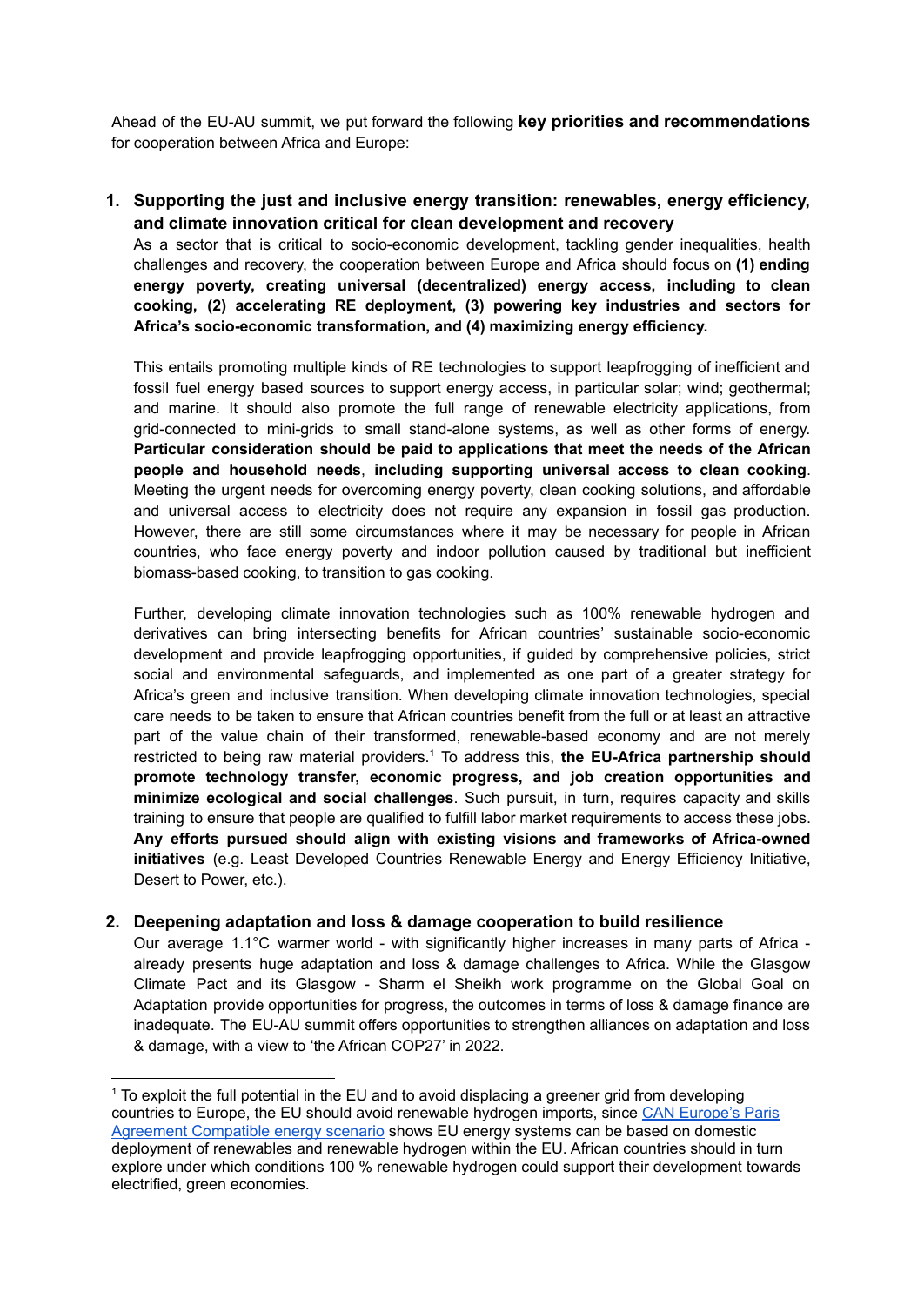On adaptation, **Africa can share innovations, locally-led, and nature-based approaches to inform the EU's adaptation strategy. In turn the EU should ensure that adaptation support and finance to Africa substantially increases in the budget of the EU and in its member states in the budget period 2021-27 to deliver on the Glasgow Climate Pact,** with substantial increases in grant-based funding to sectors underpinning adaptation in LICs and LMICs, such as water, sanitation and hygiene, agroecology, approaches which protect and restore nature, and following the Principles for Locally Led Adaptation. Both should ensure improvements to adaptation and disaster risk reduction mainstreaming, including Global Gateway, aligning and supporting countries' climate plans and National Adaptation Plans. The EU should also provide greater support to African-owned and led initiatives from local, regional to intercontinental level, including the African Adaptation Initiative.

On loss & damage, the EU-AU summit offers an opportunity to discuss current solutions for managing climate risks and impacts, identify gaps and scaling up opportunities. The discussion should result in the **formulation of needs in order to improve existing solutions and close gaps along with concrete suggestions on how additional institutional arrangements for loss & damage financing, to be decided at the Africa-hosted COP 27, could look like.** The EU-AU summit should also **identify a way forward for the loss and damage finance discussion at the G7 and G20 summit and the Petersberg Climate Dialogue**. Further, the EU and AU should cooperate to fill existing gaps, including assisting countries to cope with non-economic loss & damage, helping countries cope with slow-onset impacts of climate change, and building linkages between insurance systems and social safety nets.

#### **3. Increasing climate finance**

African countries need reliable financing options to be able to invest upfront to maximize return on investment. **The EU should ensure that all member states take further action to meet its Official Development Assistance (ODA) commitments of providing at least 0.7% of GNI, that it provides new and additional climate finance, supporting the full delivery of the collective goal of an annual average of \$100 billion climate finance for developing countries over 2020-25, equating to at least \$600 billion over six years, and achieving 50% of the goal in adaptation finance at the latest by 2025.** Moreover since current pledges fall far short of what is needed, the EU should scale up its contribution, using the Global Europe Instrument's cushion of unallocated funds, and new sources of revenue from carbon pricing and other sources. This should include a portion of revenues from the Emissions Trading System and other mechanisms in the 'Fit for 55' package. All climate financing should be gender responsive. The EU should help to ensure that a new financing target is worked out by 2024 that is based on clear definitions and on the actual needs of the countries (including adaptation, mitigation and loss & damage finance, grants over loans, etc). As countries' climate finance needs remain widely unknown, the EU should provide financial and technical means to African countries to support them in identifying their actual climate finance needs prior to 2024.

In a time of constrained resources and climate crisis, there is no place for public financing for fossil fuels. **On the basis of climate justice and capacity to transition, the EU, African countries, and financial institutions should work out ways to accelerate phasing out all fossil fuel finance, including through direct foreign investment, official development assistance, support from bi- and multilateral development banks, and export credits. This must be accompanied by cooperation on just transition out of fossil fuels for workers and affected communities.** The recently announced partnership between the governments of South Africa, the US, the UK, France, Germany and the EU is a step in the right direction, if good governance principles such as transparency about the scope and conditions, and accountability by lenders, beneficiaries and the South African government are upheld and funding for such just energy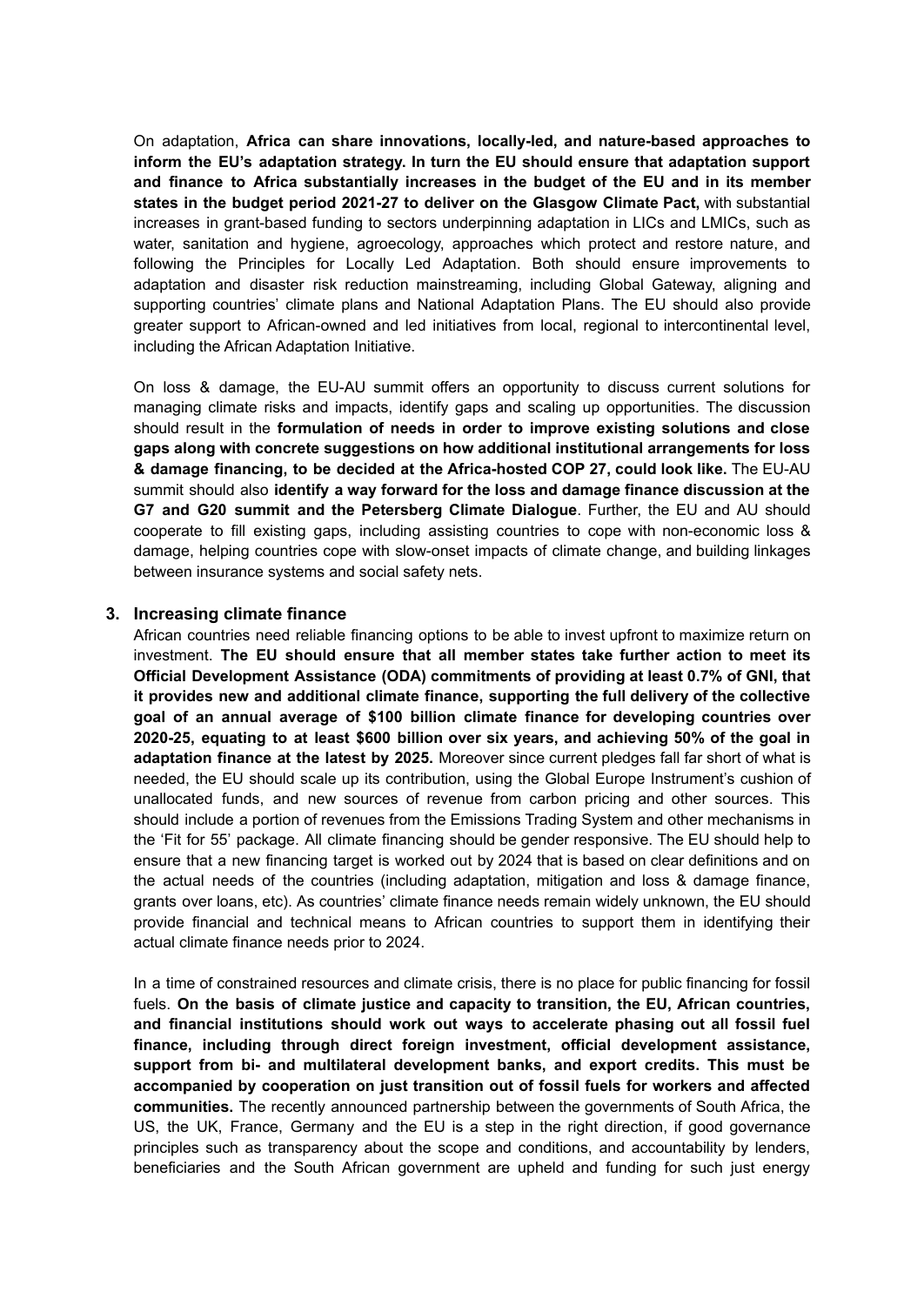transition partnerships is additional. The EU and AU can benefit from mutual learning and development of successful partnership models incorporating infrastructure finance, technology transfer, technical assistance and education and training. Just transition planning should be aligned to NDCs, target 100% renewable systems, involve workers, communities, trade unions, policy makers, experts and academia, NGOs, businesses and investors in planning, and include just transition funds for workers, small, medium, and micro-enterprises, and communities.

There should be support for the development of financial environments and policy frameworks that provide sustainable investment, with a special focus on small-scale actors. Accessibility of funding and capacity to pay for RE technologies remains a major challenge for the majority of communities and small enterprises in Africa. The structure of financing must therefore be improved, with greater attention paid to the **development of direct financial access opportunities to small- and medium-sized RE projects through adequate and appropriate financing and risk-taking instruments**. Blended finance and guarantees should be used with caution especially in least developed countries, with stronger safeguards against debt distress, and improved access for SMEs and micro-level actors, women's organizations which might be taking on high-risk, innovative, decentralized RE projects or other green enterprises. **The European Fund for Sustainable Development Plus (EFSD+) should substantially overshoot the 30% climate target and 35% aspiration stated by the European Commission, towards 40%** and focus on unlocking investments in energy access, clean transport, and supporting agroecology, with stronger environmental and human rights safeguards, and complaint mechanisms.

**4. Improving cooperation around climate and biodiversity goals to support recovery**

Solving the three key challenges – climate crisis, biodiversity loss, and COVID-19 recovery – requires an integrated approach that builds on interconnectedness, inclusivity and partnership. The United Nations Sustainable Development Agenda acknowledges this interdependency and encourages actions that promote synergies. Yet, there is little evidence that this is happening in practice and many goals, particularly SDG 13, 14 and 15 are unlikely to be met by 2030. This is a direct result of treating these challenges separately when in fact they are deeply interwoven and share many of the same drivers. **Efforts should, therefore, be aligned with the goals of the Paris Agreement, the goals of the post-2020 Convention on Biological Diversity framework, Agenda 2030, and should be gender responsive.** This should include 'do no harm' principles with clear exclusion of fossil fuels and environmental harm, those which infringe human rights and land rights. The most resilient recovery is also bottom up. Indigenous peoples, civil society and communities should be engaged in recovery efforts, including through Multi-Stakeholder Partnerships.

#### **Signed and supported by:**

Christoph Bals, Policy Director, **Germanwatch**

Hamza Oudghiri, Chairman, **Climate Action Network Arab World**

Jacquiline Massao, Assistant Node Coordinator, **Climate Action Network Africa**

Miriam Talwisa, National Coordinator, **Climate Action Network Uganda**

Chiara Martinelli, Director, **Climate Action Network Europe**

Morgane Créach, Executive Director, **Climate Action Network France**

Aissatou Diouf, Node Coordinator, **Climate Action Network West & Central Africa**

Mohamed Adow, Founder and Director, **Power Shift Africa**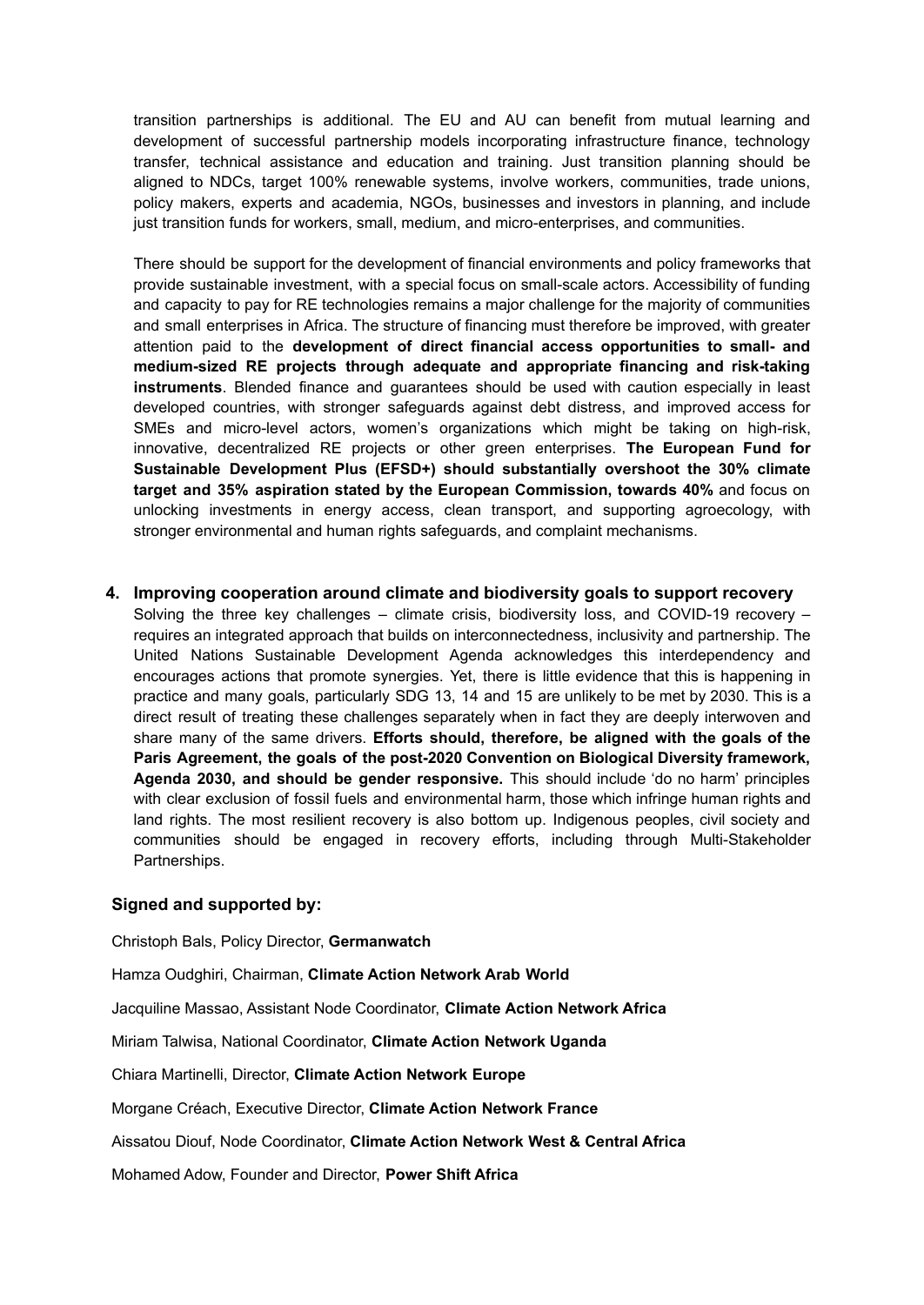Céline Mias, EU Representative & Head of Office, **CARE International**

Dr Ahmed Hegazi, CEO, **Egypt Green Energy Association**

Sophie Aujean, EU Representative, **WaterAid**

Isaac Kabongo, Executive Director, **Ecological Christian Organisation (ECO)**

Luis Martín, **Canarias Archipiélago Sostenible**

Augustine B Njamnshi, Continental Coordinator, **African Coalition for Sustainable Energy and Access (ACSEA)**

Mithika Mwenda, Executive Director, **Pan African Climate Justice Alliance (PACJA)**

Mary Swai, Programme Manager, **Centre for Sustainable Energy Services (TaTEDO)**

Peter Meiwald, Head of Africa Department, & Kathrin Schroeder, Head of Policy and Global Challenges Department, **MISEREOR** - Catholic Bishops' Organisation for Development Organisation

Jeremie Fosse, President, **Eco-Union**

Kimbowa Richard, **Uganda Coalition for Sustainable Development**

Arnaud Zacharie, Secretary General**, Centre national de coopération au [développement](https://www.cncd.be/-cooperation-au-developpement-) (CNCD-11.11.11)**

Dipal C. Barua, Founder and Chairman, **Bright Green Energy Foundation**

Yossef Ben-Meir, President, **High Atlas Foundation**

Memory Kachambwa, Executive Director, **African Womens' Development and Communication Network (FEMNET)**

Fr Jean Germain Rajoelison, Deputy Secretary General & Coordinator of Justice, Peace and Development Commission, **Symposium of Episcopal Conferences of Africa and Madagascar (SECAM)**

Landry Ninteretse, Regional Director, **350Africa.org**

Niels Hazekamp, Senior Policy Advisor, **Both ENDS**

Anna Skowron, Programme Manager Energy & Just Development, **World Future Council**

Ester Asin, Director, **WWF European Policy Office**

Josianne Gauthier, Secretary General, **CIDSE**

Amy Giliam, Branch Manager, **African Climate Reality Project**

Gunnar Boye Olesen, **International Network for Sustainable Energy (INFORSE)**

Henning Bo Madsen, Chair of the Board, **INFORSE Europe**

Klaus Seitz, Leiter der Abteilung Politik, **Brot für die Welt**

Maurice N'SOUGAN, Président, **MOUVEMENT DE SOLIDARITÉ INTERNATIONALE DU BÉNIN ((MSI-BENIN)**

Zoungrana Nouhou, Cofondateur, **Act On Sahel**

Henri Totin, Directeur Exécutif, **Jeunesse et Emplois Vert pour une Économie Verte (JEVEV)**

Patrice Sagbo, 1er responsable, **ADeD/Forum Biodiversite du Bénin**